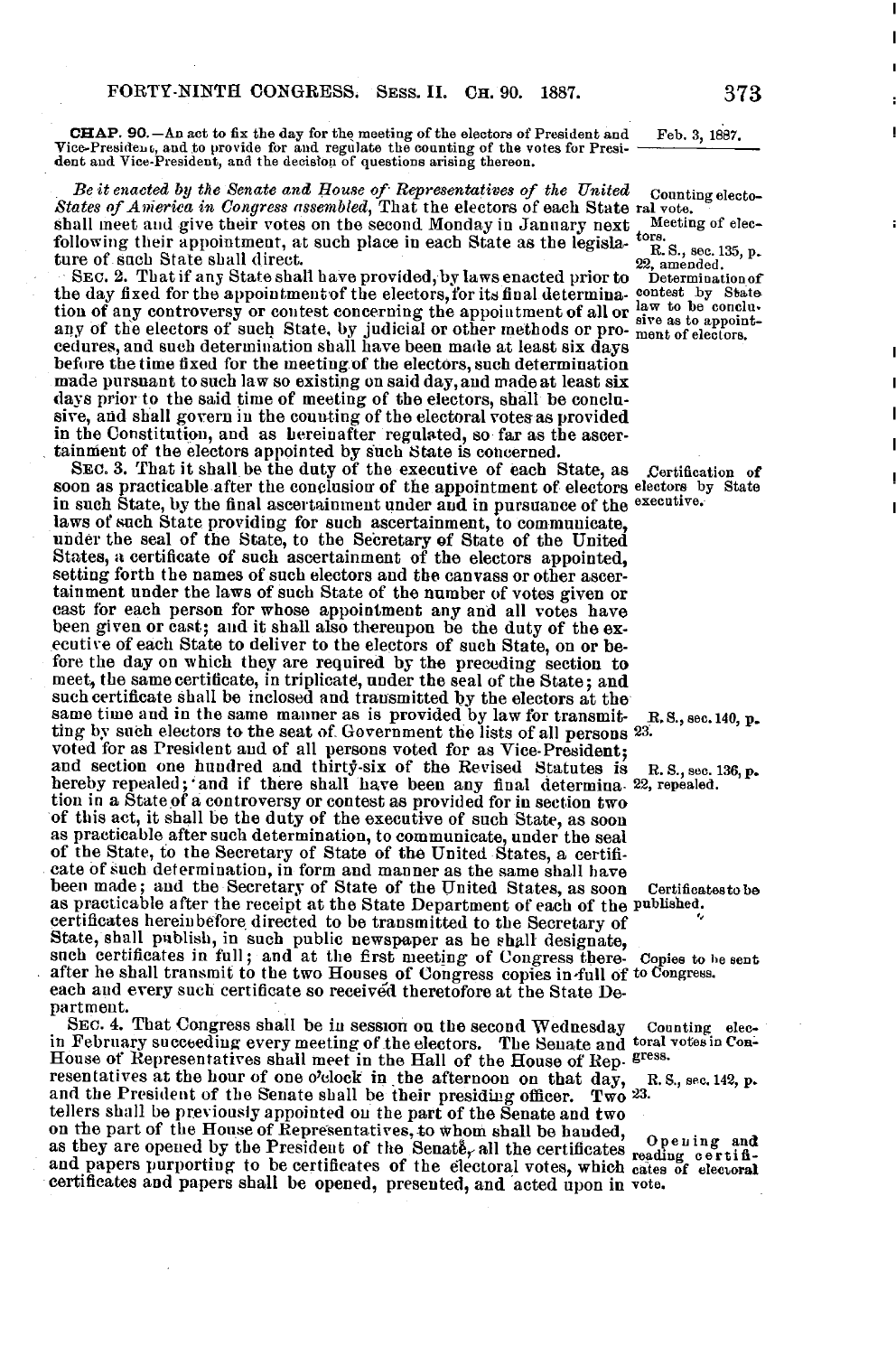of vote,

in writing.

jections.

ed.

the alphabetical order of the States, beginning with the letter  $A$ ; and said tellers, having then read the same in the presence and hearing of the two Houses, shall make a list of the votes as they shall appear from the said certificates; and the votes having been ascertained and counted in the manner and according to the rules in this act provided, the result of the same shall be delivered to the President of the Senate, who Announcement shall thereupon announce the state of the vote, which announcement shall be deemed a sufficient'declaration of the persons, if any, elected President and Vice-Piesident of the United States, and, together with a list of the votes, be entered on the Journals of the two Houses. Upon objection to be such reading of any such certificate or paper, the President of the Senate shall call for objections, if any . Every objection shall be made in writing, and shall state clearly and concisely, and without argument, the ground thereof, and shall be signed by at least one Senator and one Decisions on ob- Member of the House of Representatives before the same shall be re-When all objections so made to any vote or paper from a State shall have been received and read, the Senate shall thereupon withdraw, and such objections shall be submitted to the Senate for its decision ; and the Speaker of the House of Representatives shall, in like manner, sub-Single returns . mit such objections to the House of Representatives for its decision ; and no electoral vote or votes from any. State which shall have been regularly given by electors whose appointment has been lawfully certified to according to section three of this act from which but one return has been received shall be rejected, but the two Houses concurrently may reject the vote or votes when they agree that such vote or votes have not been Conflicting re- so regularly given by electors whose appointment has been so certi-<br>turns, fied. If more than one return or paper purporting to be a return from If more than one return or paper purporting to be a return from a State shall have been received by the President of the Senate, those votes, and those only, shall be counted which shall have been regularly given by the electors who are shown by the determination mentioned in section two of this act to have been appointed, if the determination in said section provided for shall-have been made, or by such successors or substitutes, in case of a vacancy in the board of electors so ascertained, as have been appointed to fill such vacancy in the mode provided by the laws of the State; but in case there shall arise the question Which of two or more of such State authorities determining what electors have been appointed, as mentioned in section two of this act, is the lawful tribunal of such State, the votes regularly given of those electors, and those only, of such State shall be counted whose title as electors the two Houses, acting separately, shall concurrently decide is supported by the decision of such State so authorized by its laws ; and in such case of more than one return or paper purporting to be a return from a State, if there shall have been no such determination of the question in the State aforesaid, then those votes, and those only, shall be counted which the two Houses shall concurrently decide were cast by lawful electors appointed in accordance with the laws of the State, unless the two Houses, acting separately, shall concurrently decide such votes not to be the lawful votes of the legally appointed electors of such<br>State. But if the two Houses shall disagree in respect of the counting But if the two Houses shall disagree in respect of the counting of such votes, then, and in that case, the votes of the electors whose appointment shall have been certified by the Executive of the State,<br>Announcement under the seal thereof, shall be counted. When the two Houses have of decision . voted, they shall immediately-again meet, and the presiding officer shall then announce the decision of The questions submitted. No votes or papers from any other State shall be acted upon until the objections previously made to the votes or papers from any State shall have been finally disposed of.<br>SEC. 5. That while the two Houses shall be in meeting as provided

President of Set- SEC. 5. That while the two Houses shall be in meeting as provided<br>ate to preserve in this act the President of the Senate shall have power to preserve Nodebate allow-order; and no debate shall be allowed and no question shall be put by  $\overline{y}$ , nually<br>SEC<br>in this<br>order ;<br>the pr the presiding officer except to either House on a motion to withdraw.